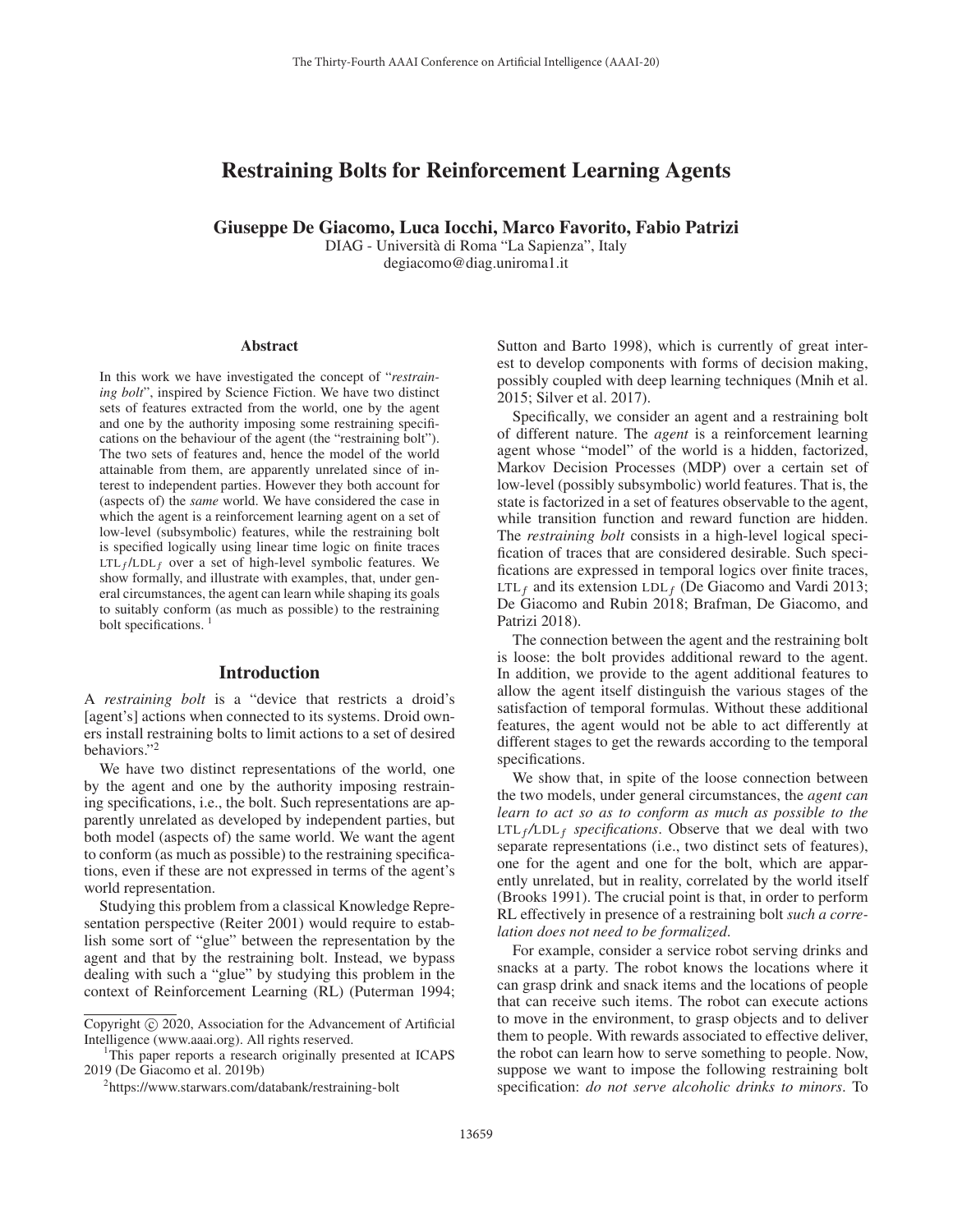

Figure 1: Learning Agent and Restraining Bolt

express this specification (e.g., as an LTL $_f$ /LDL $_f$  formula), a representation of the status of each person (i.e., identity and age) is needed, even though these features are *not* available to the learning agent (but only to the restraining bolt).

Notice that the presence of  $LTL_f / LDL_f$  specification makes the whole system formed by the agent and the restraining bolt non-Markovian. Recently, interest in non-Markovian Reward Decision Processes NMRDPs (Bacchus, Boutilier, and Grove 1996; Whitehead and Lin 1995), and in particular on expressing rewards using linear-time temporal logic has been revived and motivated by the difficulty in rewarding complex behaviors directly on MDPs (Littman 2015; Littman et al. 2017). In this context, the use of linear time logics over finite traces such as  $LTL<sub>f</sub>$  or its extension  $LDL_f$  has been recently advocated (Camacho et al. 2017; Brafman, De Giacomo, and Patrizi 2018; Icarte et al. 2018; De Giacomo et al. 2019b). Notably, both  $LTL_f$  and  $LDLL_f$ formulas can be transformed into deterministic finite state automata tracking the stage of satisfaction of the formulas (De Giacomo and Vardi 2013). This, in turn, allows for transforming an NMRDP with non-Markovian  $LTL_f / LDL_f$ rewards into an equivalent MDP over an extended state space, obtained as the crossproduct of the states of the NM-RDP and the states of the automaton. This transformation is of particular interest in RL with temporally specified rewards expressed in  $LTL_f/LDL_f$ , since it allows to do RL on an equivalent MDP whose (optimal) policies are also (optimal) policies for the original problem, and viceversa (Brafman, De Giacomo, and Patrizi 2018). This provides the basis for our development here.

#### RL with Restraining Bolts

We are given:

- A learning agent modeled by the MDP  $M_{ag}$  =  $\langle S, A, Tr_{ag}, R_{ag} \rangle$ , with transitions  $Tr_{ag}$  and rewards  $R_{ag}$ hidden, but sampled from the environment.
- A restraining bolt  $RB = \langle \mathbf{L}, \{(\varphi_i, r_i)\}_{i=1}^m \rangle$  where:
	- $L = 2<sup>F</sup>$  is the set of possible fluents' configurations (analogously to  $S$  denoting the set of configurations of the features available to  $M_{ag}$ ). Fluents in  $\mathcal F$  are not among the features that form the states  $S$  of the learning agent  $M_{ag}$ .
	- $\{(\varphi_i, r_i)\}_{i=1}^m$  is a set of *restraining specifications* with
	- $∗$   $φ<sub>i</sub>$ , an LTL<sub>f</sub>/LDL<sub>f</sub> formula over *F*. Each  $φ<sub>i</sub>$  selects sequences of fluents' configurations  $\ell_1, \dots, \ell_n$  ( $\ell_k \in$
- Ł) whose relationship with the sequences of states  $s_1,\ldots,s_n$   $(s_k \in S)$  of  $M_{ag}$  is unknown.
- ∗  $r_i$ , the reward associated with  $\varphi_i$ . A reward  $r_i$  is assigned to sequences of configurations  $\ell_1, \dots, \ell_n$  satisfying  $\varphi_i$ .

The agent receives rewards based on  $R_{ag}$  and the pairs  $(\varphi_i, r_i)$ .

Note that, when the episode ends and a new episode is started, a new trace is generated on which  $LTL_f / LDL_f$  formulas are evaluated again.

Given a formula  $\varphi_i$  we consider *the* minimal DFA  $\mathcal{A}_{\varphi_i} =$  $\langle 2^\P, Q_i, q_{i0}, \delta_i, F_i \rangle$  corresponding to formula  $\varphi_i$ . Because of the non-Markovian nature of the rewards coming from the restraining bolt, we need to equip the agent with additional observable features  $Q_1 \times \ldots \times Q_m$  corresponding to the states of satisfaction of the formulas  $\varphi_1 \dots \varphi_m$ .

The architecture described above is depicted in Figure 1. We observe that while the configuration of fluents  $\ell_1,\ldots,\ell_n$ is available to the restraining bolt, this is hidden to the agent. In fact, the agent receives only (an encoding of) the DFA state  $(q)$  from the restraining bolt. Therefore, in order to incorporate a bolt, the learning agent needs extend its state representation with just a variable to receive the encoding of  $q$  (for instance, an integer variable). Obviously, such an extension will accommodate any bolt.

Problem definition. (An instance of) the *RL problem with*  $LTL_f/LDL_f$  *restraining specifications* is a pair  $M_{ag}^{rb}$  =  $\langle M_{ag}, RB \rangle$ , where:  $M_{ag} = \langle S, A, Tr_{ag}, R_{ag} \rangle$  is a learning agent with  $Tr_{ag}$  and  $R_{ag}$  hidden, and  $RB =$  $\langle \mathbf{L}, \{(\varphi_i, r_i)\}_{i=1}^m \rangle$  is a restraining bolt formed by a set of LTL<sub>f</sub>/LDL<sub>f</sub> formulas  $\varphi_i$  over Ł with associated rewards  $r_i$ . A solution to the problem is a (possibly non-Markovian) policy  $\bar{\rho}: (Q_1 \times \ldots \times Q_m \times S)^* \to A$  that maximizes the expected cumulative reward.

Solution. We now give our solution. Given an instance of the problem  $M_{ag}^{rb}$ :

- 1. For every  $\varphi_i$ , compute the equivalent DFA  $\mathcal{A}_{\varphi_i}$  (De Giacomo and Vardi 2013)
- 2. Do RL on the MDP  $M_{ag}^q = \langle Q_1 \times \cdots \times Q_m \times$  $S, A, Tr'_{ag}, R'_{ag}$  where:
	- The transition distribution  $Tr'_{ag}$  is unknown;
	- The reward  $R'_{ag}$ , unknown to the agent, is defined as:

$$
R'_{ag}(q_1,\ldots,q_m,s,a,q'_1,\ldots,q'_m,s')=\sum_{i:q'_i\in F_i}r_i+R_{ag}(s,a,s').
$$

• The states  $q_i$  of the DFAs  $\mathcal{A}_{\varphi_i}$  are progressed correctly by the environment.

Note that this technique will only find Markovian policies of the form:  $(Q_i \times \cdots \times Q_m \times S) \rightarrow A$ . However, this does not prevent to find an optimal solution, as shown by the following theorem.

**Theorem 1.** *RL* with  $LTL_f/LDL_f$  *restraining specifications*  $M_{ag}^{rb} = \langle M_{ag}, RB \rangle$  with  $M_{ag} = \langle S, A, Tr_{ag}, R_{ag} \rangle$  and  $RB \text{ } = \text{ } \langle L, \{(\varphi_i, r_i)\}_{i=1}^m \rangle \text{ } can \text{ } be \text{ } reduced \text{ } to \text{ } RL \text{ } over \text{ } the$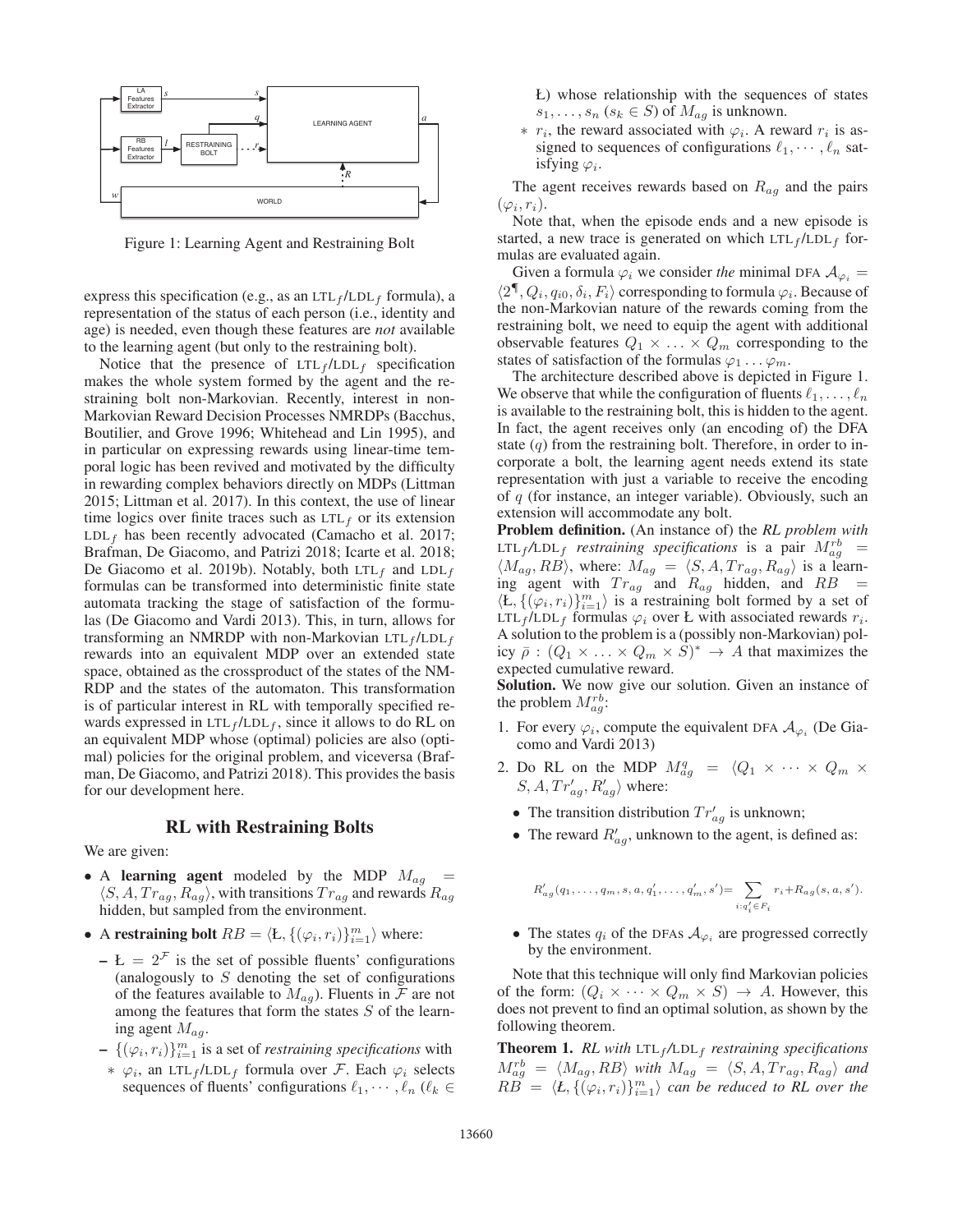

Figure 2: Experimental scenarios: BREAKOUT, SAPI-ENTINO, COCKTAILPARTY

 $MDP M_{ag}^q = \langle Q_1 \times \cdots \times Q_m \times S, A, Tr_{ag}^{\prime}, R_{ag}^{\prime} \rangle$  and optimal policies  $\rho_{ag}^{new}$  for  $M_{ag}^{rb}$  can be learned by learning cor*responding optimal policies for*  $M_{ag}^q$ .

 $\Box$ 

*Proof.* see (De Giacomo et al. 2019b).

# Use Cases

We describe two use cases for applying restraining bolts: BREAKOUT, MINECRAFT, and the COCKTAILPARTY reported in (De Giacomo et al. 2019b) and (De Giacomo et al. 2019a).

Breakout. BREAKOUT has been widely used to demonstrate RL approaches. The goal of the agent is to control the paddle in order to drive a ball to hit all the bricks in the screen. In this example, we considered two cases where the agent has different abilities: MOVE: the agent moves sideways to bounce the ball; MOVE +FIRE: the agent can both move and fire straight up to remove bricks. Agent's state representation uses the following features:  $f_x$ : x position of the paddle;  $f_{bx}, f_{by}, f_{dx}, f_{dy}$ : position and direction of movement of the  $ball<sup>3</sup>$ . Reward is given to the agent when a brick is hit. With this specification a RL algorithm can find a policy to remove all the bricks and complete the game for both the agents.

*Restraining bolt*. We provide the agents with the following specification: *the bricks must be removed from left to right*, i.e., all the bricks in column  $i$  must be removed before completing any other column  $j > i$ . This specification can be expressed with an  $LTL_f / LDL_f$  formula and to evaluate such a formula, the bolt needs a representation  $f_{r(i,j)}$  of the status of each brick  $r_{i,j}$  (present or removed). In both cases, by applying our technique, we can use the same RL algorithm to learn a policy that will complete the task (i.e., remove all the bricks) following the restraining bolt specification (i.e., from left to right).

Notice that the same restraining bolt is applied to the two different agents and they will both learn the behavior specified by the  $LTL_f / LDL_f$  formula, obviously with different policies. Rows 1 and 2 in Figure 3 show the results of two experiments in the Breakout scenario with the following configurations: Breakout 4x6 MOVE + FIRE (5 minutes), Breakout 4x5 MOVE (1 hour). Left plots show the average reward over the number of iterations, while right plots show the score (i.e., number of columns correctly broken) of the best policy computed so far (i.e., the results obtained in runs without exploration). The figures show how the agent is able to progressively learn how to progress over the states of the DFA corresponding to the  $LTL_f / LDL_f$  specification. Similar



Figure 3: Average reward and scores over number of iterations. Row 1: Breakout MOVE + FIRE 4x6 bricks (5 minutes); Row 2: Breakout MOVE only 4x5 bricks (1 hour).

results are obtained in different configurations (e.g., different sizes of the bricks).

Minecraft. In this Minecraft-like scenario similar to (Icarte et al. 2018), the agent has to accomplish 10 tasks (described with non-Markovian rewards via an  $LTL_f / LDL_f$  formula). *State representation* is defined by the following features:  $f_x, f_y, f_\theta$  reporting the pose of the agent in the grid. In this scenario, we consider two different agents: OMNI: omnidirectional movements (actions: up, down, left, right), DIF-FERENTIAL: differential drive (actions: forward, backward, turn left, turn right). The agent also has an action *get* to get resources and *use* to use a tool.

*Restraining Bolts.* As restraining bolts, we have:  $T_i$ : *complete task* i; S1: *avoid forbidden actions*. A task is a sequence of *getting* resources and *using* tools. A *forbidden action* happens when either the *get* or the *use* are not used properly (e.g. doing an *use* or a *get* when not close to neither a resource nor a tool).

Figure 4 shows experiments in this domain where the OMNI and DIFFERENTIAL agents learned 10 tasks. The meaning of the plots is the same as for the ones commented before, with the score defined as the number of tasks successfully accomplished. These experiments show that a learning agent can learn different tasks (specified in  $LTL_f / LDL_f$ ) in different scenarios without changing its internal representation  $S$  and learning algorithm, when a suitable component provides to the agent an encoding of the current states of the DFAs of the LTL $_f$ /LDL $_f$  formulas. Notably, the results confirm that a *general-purpose* agent can learn several tasks by only receiving information from its restraining bolt.

Cocktail party. For a service robot involved in a cocktail party we consider a representation of the state in terms of robot's pose and objects' (drinks and snacks) and people's location. The agent can move in the environment, grasp and

<sup>&</sup>lt;sup>3</sup>Other state representations are also suitable to learn the task.